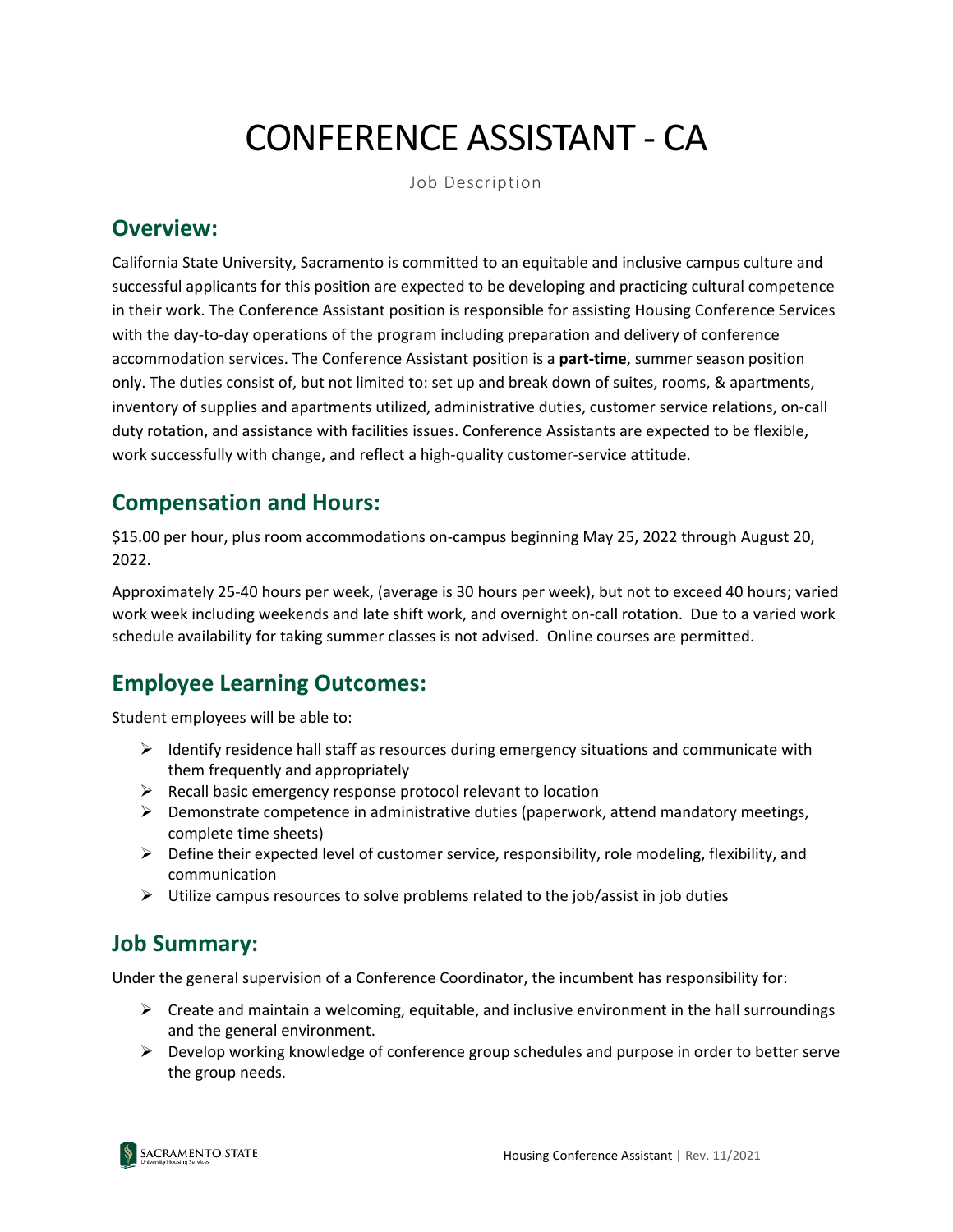- $\triangleright$  Distribution/collection of room keys/electric access keys, parking permits, and other necessary documentation.
- $\triangleright$  Assist in keeping accurate key/electric access key inventories and documenting all key/ electric access key issues.
- $\triangleright$  Complete room assessments before and after each conference, and insure all arrangements are in order.
- $\triangleright$  Entering guest and conference data into the conference database system and preparing all guest check-in materials.
- $\triangleright$  Document conference guest and summer student violations and submit incident reports.
- $\triangleright$  Assist conference guests/students/parents/university personnel through daily customer service operations that include, but are not limited to, answering the front desk phone, taking messages, handling guest check-in/check-out, procedure articulation, providing general information, providing referrals, and reporting specific needs/concerns of guests.
- $\triangleright$  Observe confidentiality between conference groups and Housing Conference Services.
- $\triangleright$  Maintain complete and up-to-date records for each conference group.
- $\triangleright$  Prepare room assignments, registration lists, key check-out process, lost key report, damage lists, and miscellaneous reports as necessary.
- $\triangleright$  Maintain an accurate log of tasks accomplished, areas that need attention, concerns of conference groups, and other general information to be shared with the Housing Conference team.
- $\triangleright$  Keep appropriate records of all petty cash transactions, balancing petty cash account at the close of each shift.
- $\triangleright$  Respond to and assist with any issues that may arise during on-call duty rotation, which could have an impact on the health and safety of guests and residents, during non-office hours and contact the appropriate professional staff.
- $\triangleright$  Attend and participate in staff meetings, which impact Housing Conference Service staff duties and responsibilities.
- $\triangleright$  Maintain the lobby area, mailbox area, and desk area in a clean and orderly fashion.
- $\triangleright$  Pick up mail from the Hornet Mail Center, log packages into StarRez system, and distribute packages to guests and residents.
- $\triangleright$  Ensure that only Housing Conference Service staff are in the desk area.
- Ensure that the desk area is left in a neat and orderly manner at the end of the shift.
- $\triangleright$  Assists with event management duties in and around the event spaces prior to and during events which include: American River Courtyard Large Conference Room A and B, AMC Small Conference Room, Riverview Elderberry and Beetle Rooms, Riverview Classroom, Housing Quad, and other locations.
- $\triangleright$  Works directly with the event client before and during events to ensure proper equipment operation and room setup requirements.
- $\triangleright$  Prepare room arrangements, setup registration area, assist with check-in/check-out process, track and document damages.
- Assist presenters with setup and use of Audio/Visual equipment during events.
- $\triangleright$  Setup, test audio/video equipment including projectors, build-in computer, microphones and speakers prior to event.
- $\triangleright$  Assist with event setup and breakdown, including the transporting and layout of tables, chairs, stanchions, and podiums. Setup conference/meeting rooms into various configurations.
- $\triangleright$  May require cleaning of tables, tossing trash, cleaning dry erase boards and vacuum as needed.
- $\triangleright$  Other duties as assigned by the supervisor.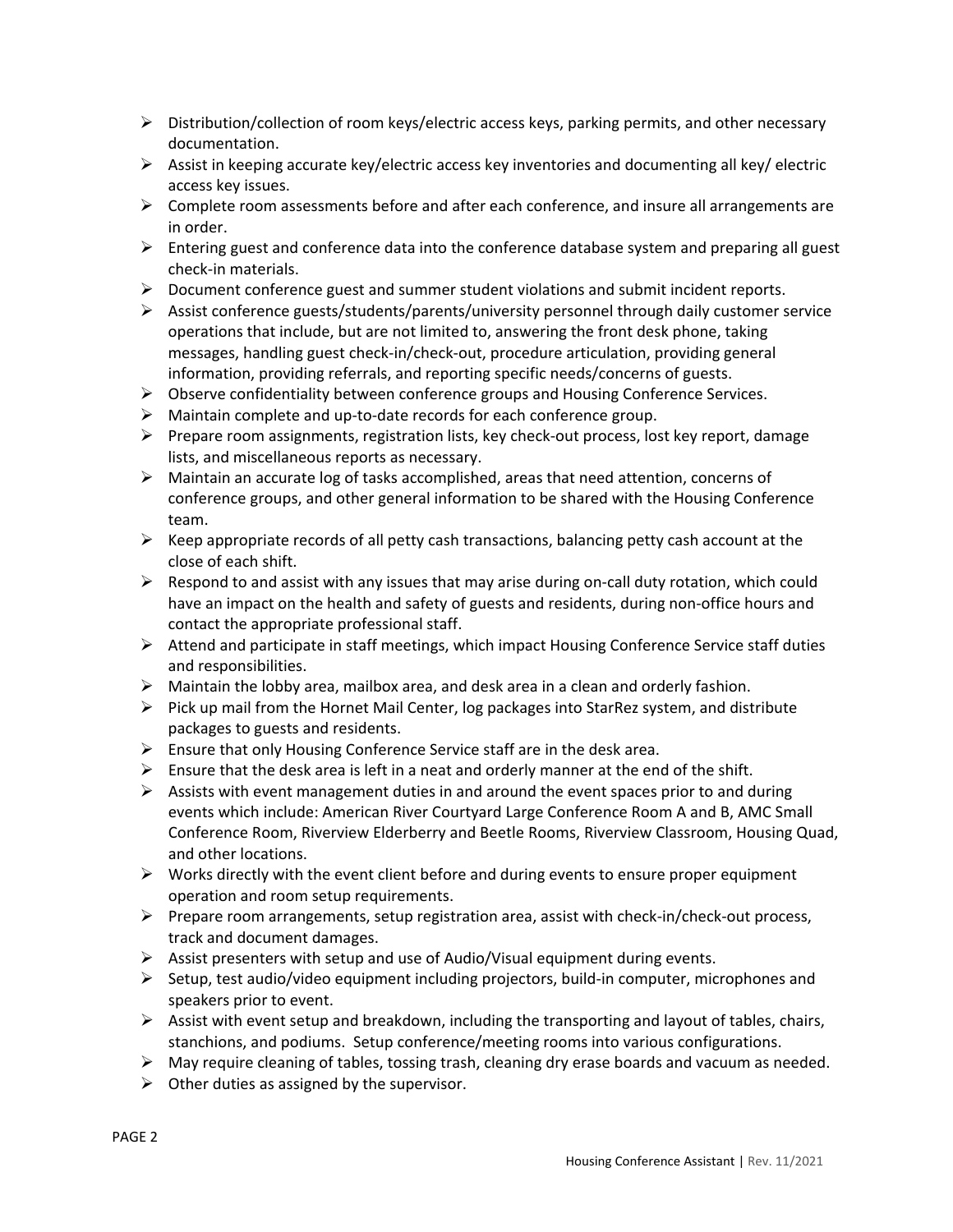All appointments are made for the summer season only and are contingent upon performance, departmental need, available funding, and positive disciplinary standing.

## **Minimum Qualifications:**

- $\triangleright$  Must be in good conduct standing with the University when appointed and for the duration of the employment period
- $\triangleright$  Must be in good academic standing (minimum spring semester GPA of 2.0 and cumulative GPA of 2.0)
- $\triangleright$  Must be available to participate in overnight on-call duty rotation when assigned from 10:00 p.m. to 7:00 a.m. During duty, Housing Conference Services staff are not to leave campus after 10:00 pm, except as approved by the Residential Life Coordinator on-duty. A room is provided to those Housing Conference Services staff that do not live on-campus.
- $\triangleright$  Must be available nights, weekends, and holidays, including the dates of June 18 and June 25, & July 4, 2022. No time off approved for these specific dates.
- $\triangleright$  Must be available for mandatory Housing Conference Services training from Wednesday, May 25, 2022 – Friday, June 3, 2022. No exceptions – training is mandatory.

## **Required Qualifications:**

- $\triangleright$  Ability to work in a diverse environment with college students, parents, guardians, and guests
- $\triangleright$  Self-motivated and able to work independently with nominal supervision
- $\triangleright$  Excellent time management, communication, administrative, organizational, and customer service skills
- $\triangleright$  Ability to respond to safety and emergency situations
- $\triangleright$  Ability to maintain confidentiality
- $\triangleright$  Proficient use of basic computer applications
- $\triangleright$  Ability to work a flexible schedule, including evenings, weekends, and holidays
- $\triangleright$  Must understand and support (through words and deeds) the University Housing Services Mission, Goals, and Values

### **Background Check:**

A background check (including a criminal records check) must be completed satisfactorily before any candidate can be offered a position with California State University, Sacramento. Failure to satisfactorily complete the background check may affect the application status of applicants or continued employment of current California State University, Sacramento employees who apply for the position.

## **Equal Employment Opportunity:**

California State University, Sacramento is an Affirmative Action/Equal Opportunity Employer and has a strong institutional commitment to the principle of diversity in all areas. We consider qualified applicants for employment without regard to race, color, religion, national origin, age, gender, gender identity/expression, sexual orientation, genetic information, medical condition, marital status, veteran status, or disability. Sacramento State hires only those individuals who are lawfully authorized to accept employment in the United States.